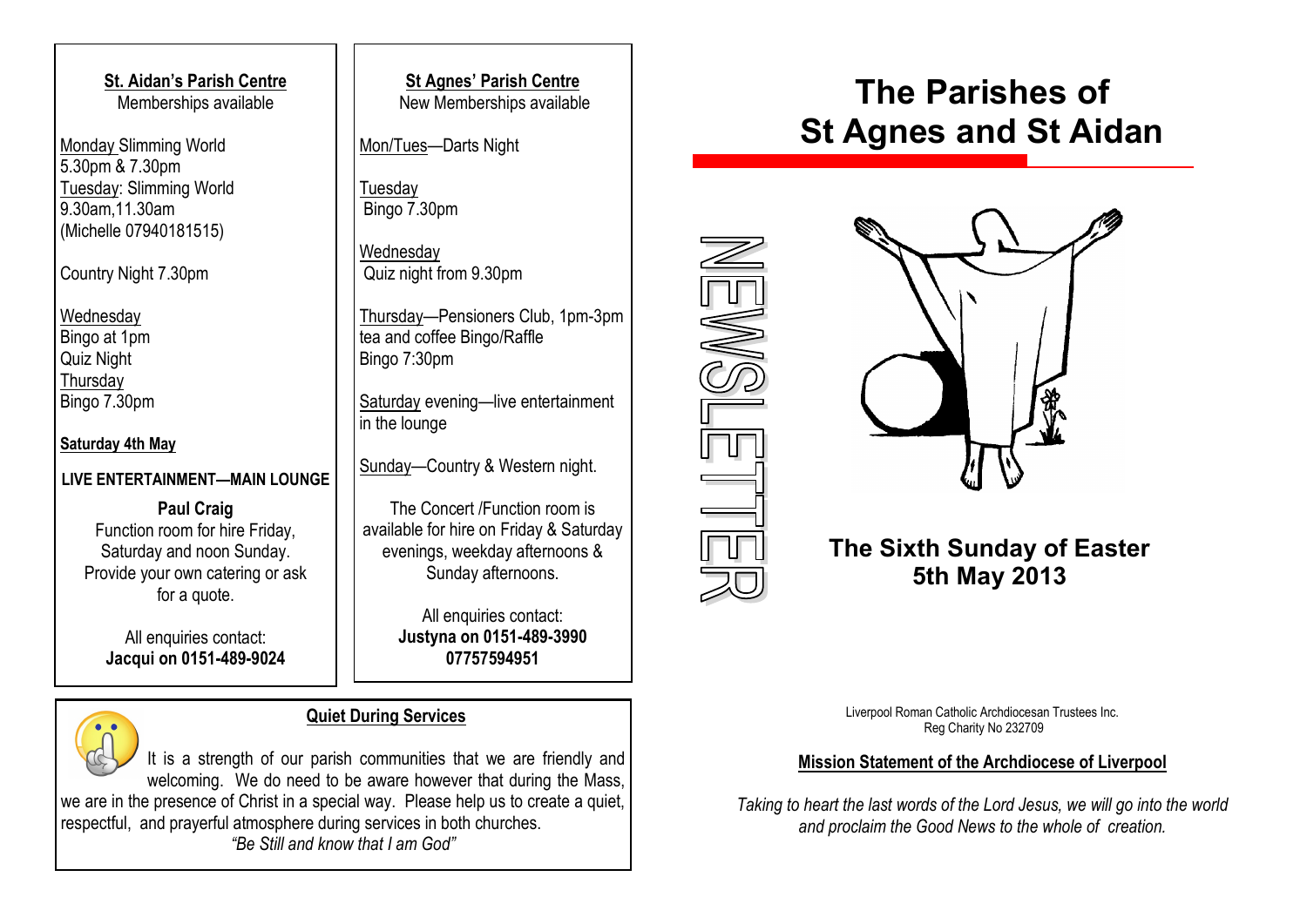#### **Prayer Requests** *For those who are sick or in special need of our Prayers Dougie & May Hayhurst, Sue Johnson, Margaret Maguire, Bill Hall, John Hunter, Paul Roberts, John Roberts, Rose Bryan, Katie Nichols, Daisy May, Claire Bruder, Clare Deane, Martin Thomas, Craig Wilson, Pauline Campbell, Tricia Robinson, Ryan Johnson, Brian Whiteacre, Barbara Shervall, May Cooper, Marie Keights, Ian Gordon, Marie Mills, Dorothy Kelly, Bernard Foley, Anne Maguire, Mary Parker, Maureen Lincoln, Mia Lewsey, Margie, Michael Williams, June Hunt, Terry Thompson, Maisy Eason, Brenda Cubells, Rose Saunders, John Pollard, Lily O'Neill, Dean Easton ,Anne Nolan, Lawrence McClintock, Nicky Allen, Bill Jones, Christopher Massam, Jim Phillips, Joe Muraski, Marion Fallon, Betty Johns, Frank & Joan McCann. Vera Cummins, Rose Rimmer, Philip Bromwell, Pauline Burgess, James Soundie, Marie D'Arcy, Thomas Clegg, Daphne Flynn, Jim Rose, Tony Clintworth, Baby Aidan James Morris, Lynn McNabb, Claire Waldron, Kay Vaughan, Wendy Paveley, Elsie Blundell, Kitty Barnes, Maureen McGurk, Vera Murphy, Sandra Rowley, Nel Jordan,Josie Campbell, Winnie Witter, Peggy Skidmore, Baby Eddie Anthony Doran., Angela Fleetwood, George Gibbons, Maria Edge, Mary Fullerton, Mary Organ, Rose Rawlinson, Averyll Fairfield, Hilda Logan, Carol Atkinson, Brendan Reilly, Christine Lees, Jennifer Hewitt, Pauline Clegg, Joseph Hill, Susan McDougalle, Mary Scaife, Pat Madden, Eileen Mooney, Philip Gallagher, Ron Crowney, Carl Atkinson, Phil Ridler, Ursula Mary Erfani, Clare Pendleton, Victoria Hill– Edmundson, Dolly Morten, Penny Wilson, Jennifer McLaughin, Samantha Jones, Baby Caelan McKeown, Margaret Buckley, Michael McDonough, Steve Sheridan.*

*There are a number of young adults in our parishes who are terminally ill at the moment. Please remember them and their families specially in your prayers.*

#### Lately Dead

*Michael Lyons, John (Jack) Witter, Thomas Quinn, Mary Hughes,* 

**Anniversaries** 

*Irene Davies, Dorothy Carolan, Jack Carolan, Romolo Imundi, Michael Serridge, Christina Bell, Barry, Wayne & Stephen Carmichael, Francis Joseph McLoughlin, Margaret Ebbs*

#### **Sanctuary Lamps**



**St Agnes Sanctuary Lamp— Parishioners of St.Agnes & St.Aidans St. Aidan's Sanctuary Lamp– Jack Carolan**

This week 5th May 2013

*Please ensure that details of your dedication are written on the front of the envelope and placed in the black post box in the Sacristy.* 

*Please enter your Gift Aid Number if you have one. Thank you.*

Through the deep and respectful listening to all sides, careful attention to what the Spirit is doing in present experience, study of the Scriptures, reflection on tradition, respectful debate and discussions, silence and prayer, the first Christians arrive at a solution that allowed for communal living in peace among people of differing convictions. This process did not resolve the problem once and for all, but gives us an example of how we might receive and live from the gift of peace given to us by the risen Christ.

sale will become a table top sale in the Sr. Elizabeth Kelly meeting room at St. Agnes' (entrance on St Mary's

the office to book a place. Please feel free to come and look around

for a bargain!

## PRAYING WITH SCRIPTURE

- 1 Listen to the promptings of the Spirit as you bring to prayer a situation of conflict in need of peaceful resolution.
- 2 How is the gift of peace both freely given and empowering and yet costly in its demands?
- 3 Ask the Spirit for the gift of a non-defensive, listening heart.



*For further information please contact: Joanne – 0151 289 6610 Ann - 01925 634632 or email us at liverpool-cursillo@live.co.uk*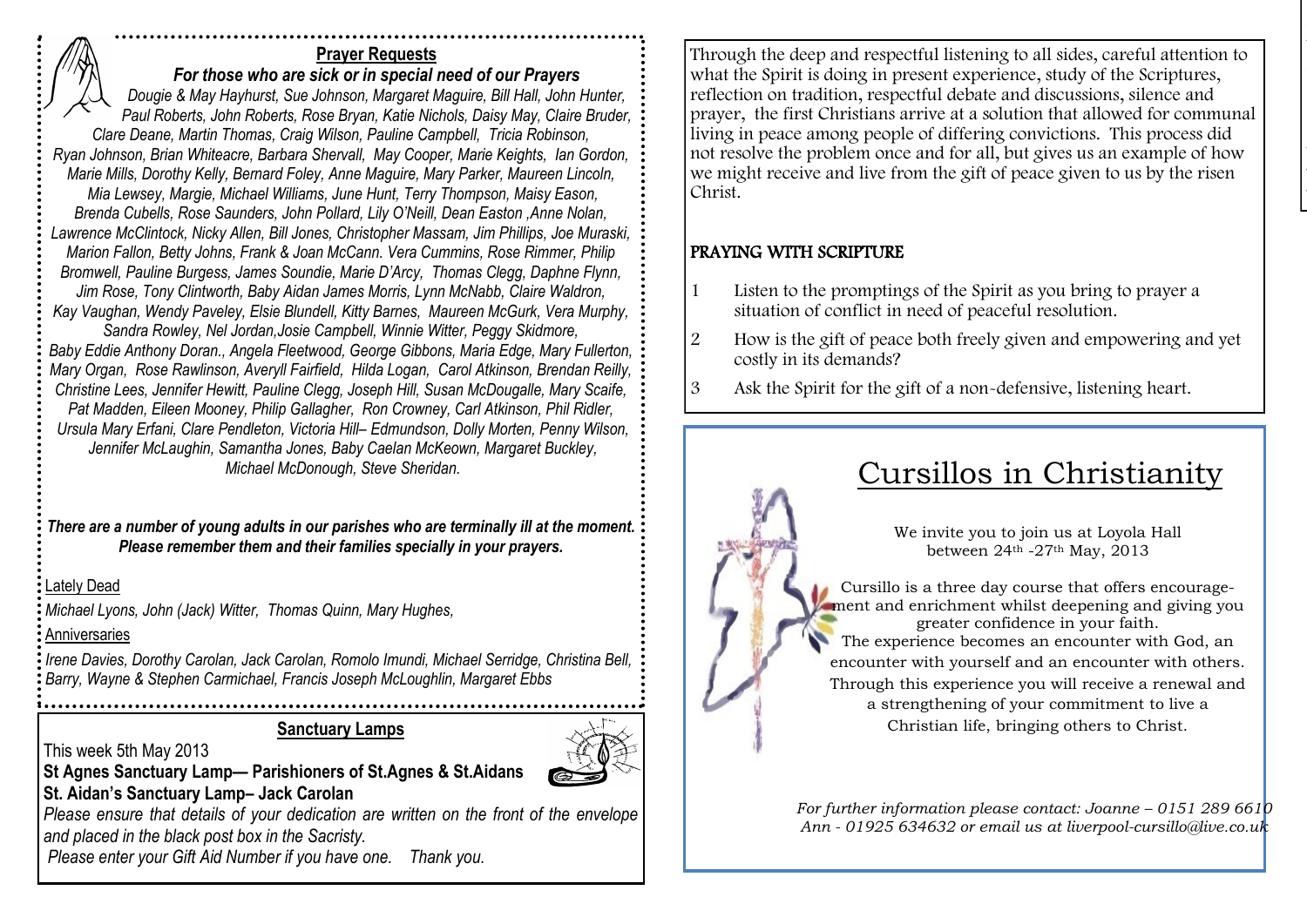#### The Gift of Peace

Today's first reading abbreviates Luke's description of the process, as it presents the problem, and then jumps to the agreed-upon solution. It is helpful to look at the omitted verses from Acts 15 to see the steps by which communities of faith can accept and live out the gift of peace that Jesus promises his disciples in the gospel.

As the Jesus movement spread outward to include more and more Gentiles, heated debates ensued over whether these newcomers should keep the whole Mosaic law. Some said yes, some said no, and others argued for a compromise position: keep some observances, but not others. The next question was inevitable: If Gentile Christians did not need to be circumcised or to observe all the dietary regulations, then should Jewish Christians continue to be bound by them? How would a mixed community be able to eat together if some were keeping kosher and others not?

As Acts 15 recounts, albeit in an idealized way, there came a point when a group from Judea, not authorized by the Jerusalem leaders, came to Antioch, where Paul and Barnabas were recounting all that God was doing through them in their missionary travels among the Gentiles. The Judeans, who were arguing for full observance of the law by Gentiles, created no little dissension and debate, as Paul and Barnabas took them on, holding that Gentiles should not be bound by the law.

In the verses omitted from today's first reading, Luke describes how all the leaders gathered in Jerusalem to resolve the dispute. First there was intense listening to all sides. Paul and Barnabas reported what God had done through them in Gentile lands. Then some of the Pharisees who had become believers spoke of their conviction that the whole law must be observed by all. After much debate, Peter finally stood and put forth a decisive argument: it was apparent that God had given the Holy Spirit to the Gentiles as well as to Jewish Christians, making no distinction between the two. He then argued for a relaxation of observance of the law. Then the leaders listened again to Paul and Barnabas as they described "the signs and wonders God had worked among the Gentiles through them". Next, James the leader of the Jerusalem community, quoted a text from Amos concerning God's ingathering of the Gentiles. He then proposed a compromise as we hear in the remainder of today's reading

## **Mass Intentions**

#### **Saturday 4th May—Feast of English Martyrs**

St Agnes Mass 5.30pm—Cecilia Wilkes

**Sunday 5th May Sixth Sunday of Easter**

St Aidan Mass 9.30.am - Barry, Wayne & Stephen Carmichael St Agnes Mass 11.00am— Bill Conroy

#### **Monday 6th May**

St Agnes 9.30am—Celebration Of The Word & Communion **Tuesday 7th May**

St. Aidan Holy Hour 11am-12 Noon

**St Agnes Requiem Mass 11.00am– Michael Lyons.** 

#### **Wednesday 8th May**

St. Agnes Mass 7.30pm— Pamela Linnell & Betty Jump **Thursday 9th May**

**St Agnes Requiem Mass 11.00am—John William Witter Friday 10th May**

St Aidan Mass 12 noon—Jake Hall & Jim Seddon **St.Agnes Funeral Service 1pm– Thomas Quinn**

**Saturday 11th May—The Ascension of the Lord**

**St Agnes First Holy Communion & Confirmation Mass 9.30am & 11.30am**

St Agnes Mass 5.30pm— Joan Bettle

#### **Sunday 12th May**

St Aidan Mass 9.30.am - Hannah Fadden & John Birchall

St Agnes Mass 11.00am— Brian Bennett & Stanley Cooke

## **Confessions**

Saturday at St. Agnes 5-5.20 pm & Friday after 12 Noon Mass at St Aidan's *(Until there is nobody waiting)* Please contact the Parish office if you would like an anniversary added *to the Prayer List in the Newsletter. Thank you.*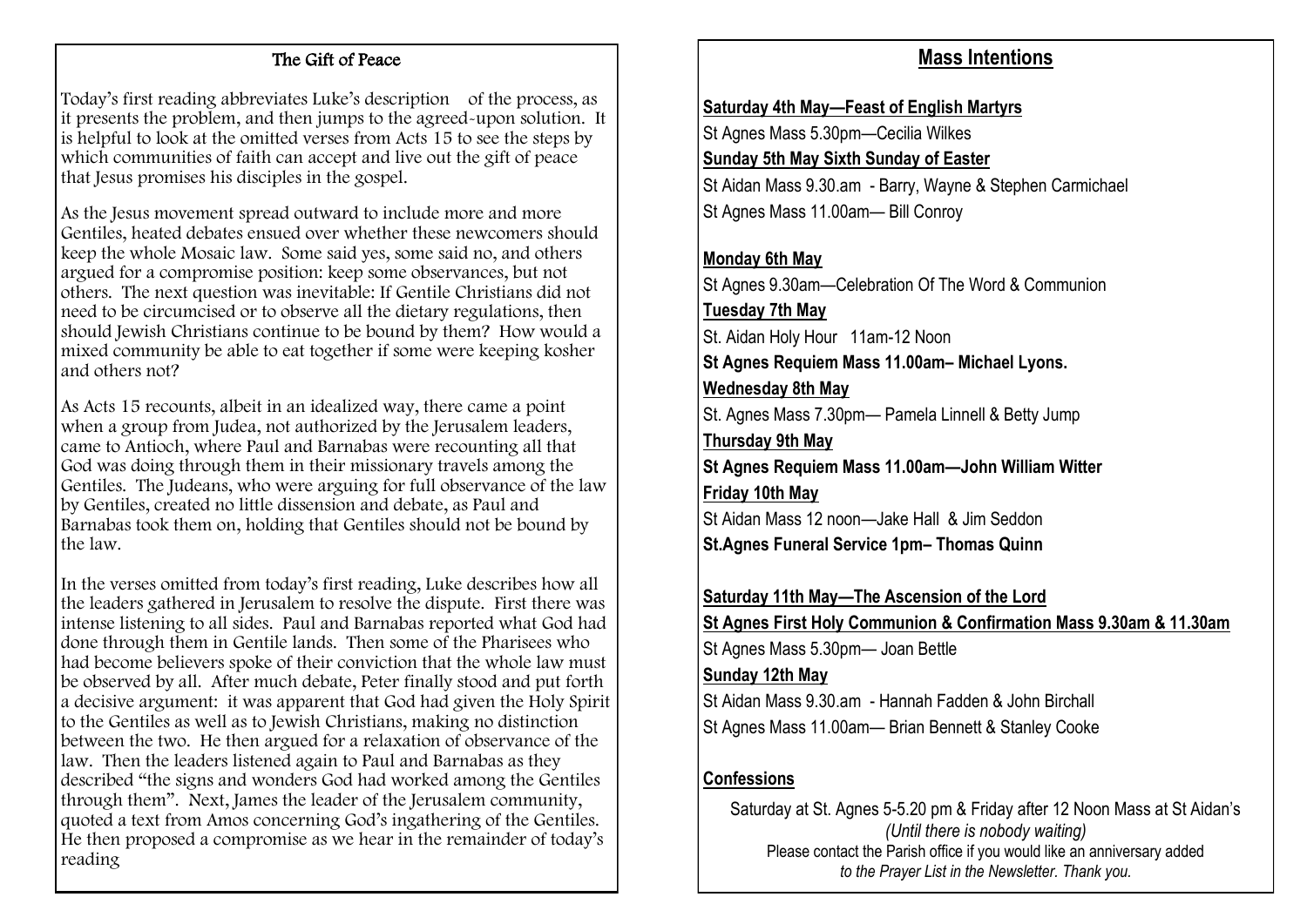#### **PARISH OFFICE/PRESBYTERY**

**Main Parish Office: St Aidan's 92 Adswood Road L36 7XR**

**Office Hours**: Monday 9am-4pm

Tuesday 9.30am - 12.30pm

Wednesday 9.00am—12.30pm

Thursday 10am - 4pm

Friday 9am - 4pm

**All Enquiries to**

**Tel/Fax : 0151 489 3085**

**St Agnes Church 82 Huyton Hey Road L36 5SQ** *For Mass Cards etc* Hours: Friday - 1pm — 4 pm **(**Church no- 0151 449 2209) Also available from St Aidan's Church 489-3085 **Newsletter items by Thursday morning to Main Parish Office** New Email Address: agnesaidan@rcaolp.co.uk

**For your information Parish Newsletters are posted on Parish Website every week.**

> **Parish Web Site-**Parishes-of-stagnesstaidans.org.uk



#### *SISTERS:*

#### *Helpers of the Holy Souls*

*Sr. Elizabeth -* 0151 480 7904 *Sr. MaryRose -* 0151 482 6895

#### *Sisters of St. Mary of Namur*

*Sr. Barbara –228-2239 Sr. Gabriel-489-1302 Sr. Sarah-489-1302*

#### *Primary Schools*

*St. Aidan* 0151 477 8370 *St. Joseph*  0151 489 4072 *St. Anne's*  0151 477 8260

#### *Parish Clergy*

#### **Parish Priest**

*Rev. Fr. Anton Fernandopulle 0151 489-3085*

*Deacon-Mike Whelan*



'Parishes of St Agnes and St Aidan'.

"He'll Be Back!"

"You heard me say, 'I am going away and I am coming back to you.' If you loved me, you would be glad that I am going to the Father, for the Father is greater than I.

# Decoder Purzzle

Each number represents a letter of the alphabet. Substitute the correct letter for the numbers to reveal the coded words.

#### $A|B|C|D|E|F|G|H|I|J|K|L|M|N|O|P|Q|R|S|T|U|V|W|X|Y|Z$  $1|2|3|4|5|6|7|8|9|10|11|12|13|14|15|16|17|18|19|20|21|22|23|24|25|26$ 1. 2-1-3-11  $\overline{\phantom{a}}$ 8. 2-5-12-9-5-22-5  $\qquad \qquad$ **FATHER GLAD TOLD** GOING **LOVED RELIEVE BACK HEARD COMING AWAY**

mmmm  $n_{\text{max}}$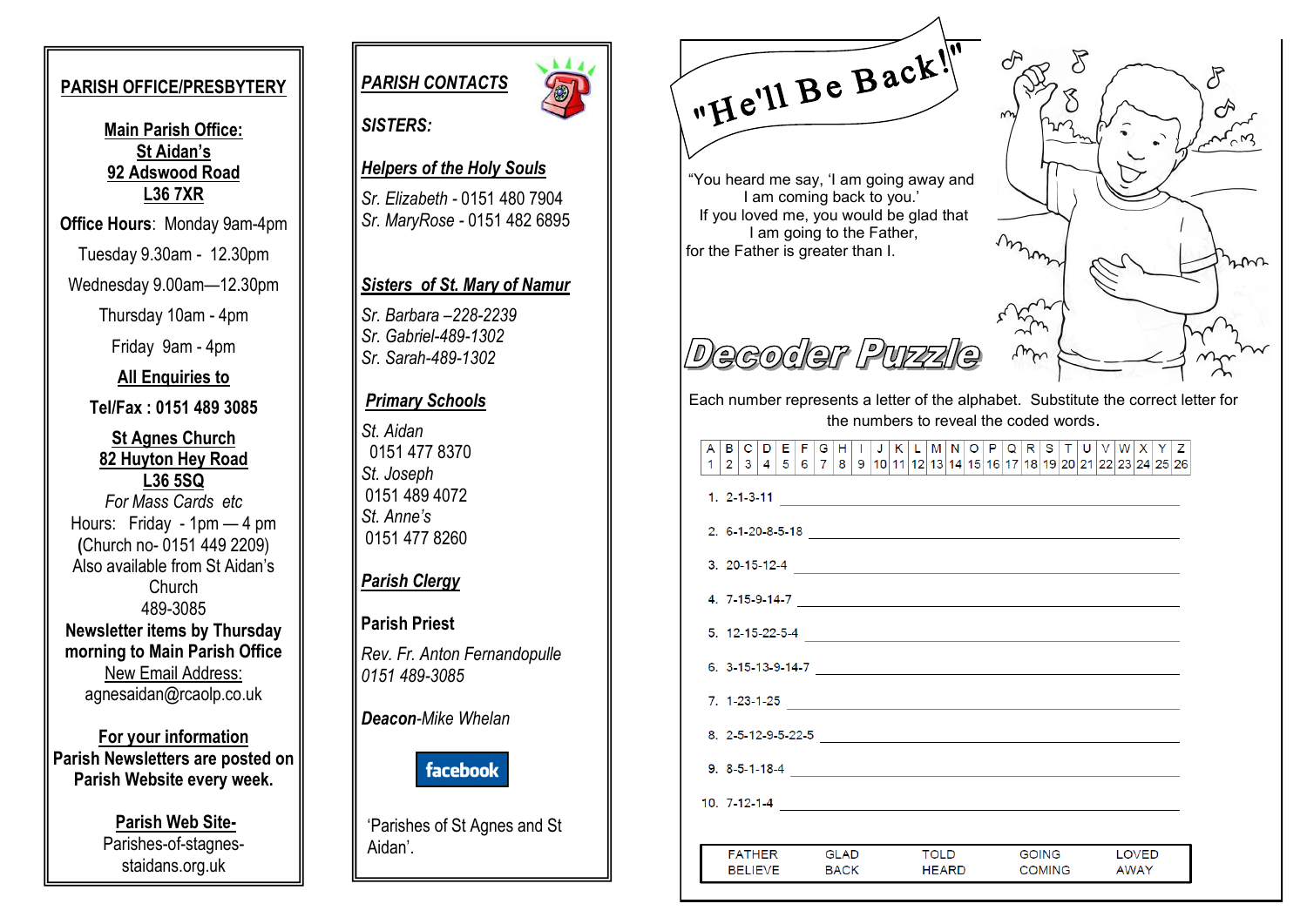#### **Missing Parishioners...**

If you have noticed somebody missing from Mass for a period of time, please let the office know. We have a card to send out to people, telling them that they are missed and inviting them back. People stop coming to church for all sorts of reasons and it is nice for them to know that the community is thinking of them and praying for

#### **Suggestion Boxes**

There are suggestion boxes at the back of St. Agnes' church (by the statue of St. Agnes) and in the foyer of St. Aidan's church. If you

have any suggestions, comments or feedback, please feel free to put them in the box.

#### **Nugent Care**

Donations of good quality clothes can be left at the back of either church after Mass or handed in to the office. They are also **collecting any type of currency** (coins or notes) including old English and Euros. The money is then sorted, bagged and sent to a coin exchange. So if you have any left over holiday money—please dig it

#### **Fourth Dimension Trust**

We are looking for a person who could act as our Treasurer. This is now urgent and if you are able to help us we would love to hear from you. We are unable to sustain the running of the shop without a Treasurer.

The shop is an ecumenical charity founded to raise money through the sale of goods and refreshments to assist in developing countries and to meet the needs of our own area. If you are interested, please contact: The Fourth Dimension Shop in Huyton Village 482-0044

> **Romania & Albania Projects**

If you are a parishioner who is 18+ and regularly worship at St. Agnes or St. Aidan's you may like to help on our projects in Romania or Albania. There is a group that meets every first Saturday of the month at 6.30pm at **92 Adswood Road** (after 5.30 Mass). If you are interested, please come along!